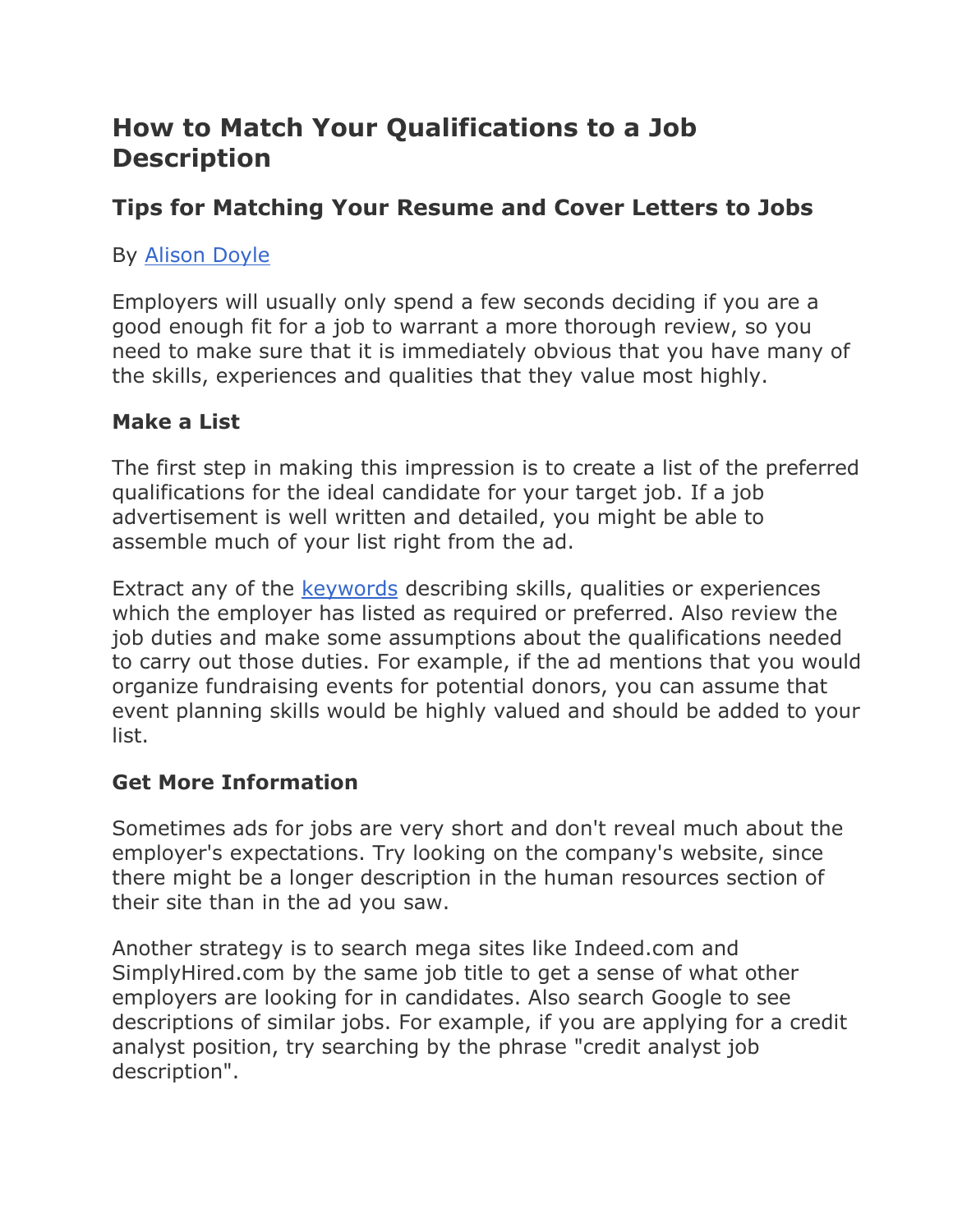#### **Ask for Advice**

If you are really motivated to land a particular job, interview professionals in the field and ask them what it takes to excel in their job. Reach out to college alumni through your college's career and/or alumni office, LinkedIn contacts, and family friends to generate a list of contacts for these consultations.

#### **Make a Match**

Once you have assembled a detailed list of the qualifications for your target job, review each item on the list and try to think of how you might prove that you possess that asset. Write a sentence about as many of the qualifications as possible detailing how you used that skill or exhibited that quality in a work, volunteer, academic or co-curricular role. Whenever possible, point to any positive results or recognition you received while applying the skill. For example, if a job requires strong writing skills, you might say "While working as a campaign intern, I wrote press releases about the candidate's platform which resulted in two articles in the local media".

## **Prioritize Your Qualifications**

Prioritize the sentences about your qualifications and incorporate the hardest hitting statements into your cover letter. Compose a thesis statement at the beginning of your cover letter which references 2 - 4 assets which make the job an excellent fit for you. For example, for a bank teller job, you might say "my strong mathematics skills, customer service orientation, attentiveness to detail and ability to work with precision make this job an excellent fit for me". In subsequent paragraphs, you should provide proof of how and where you applied those skills.

#### **Review Your Resume**

Review your existing resume and make sure that you have incorporated as many statements about the preferred qualifications for the job as possible. List the highest priority phrases at the beginning of your descriptions to get the most attention. If you have a couple of jobs which are more qualifying than others, you might develop a lead category towards the top of your resume like "Related Experience" (if they are not your most recent jobs).